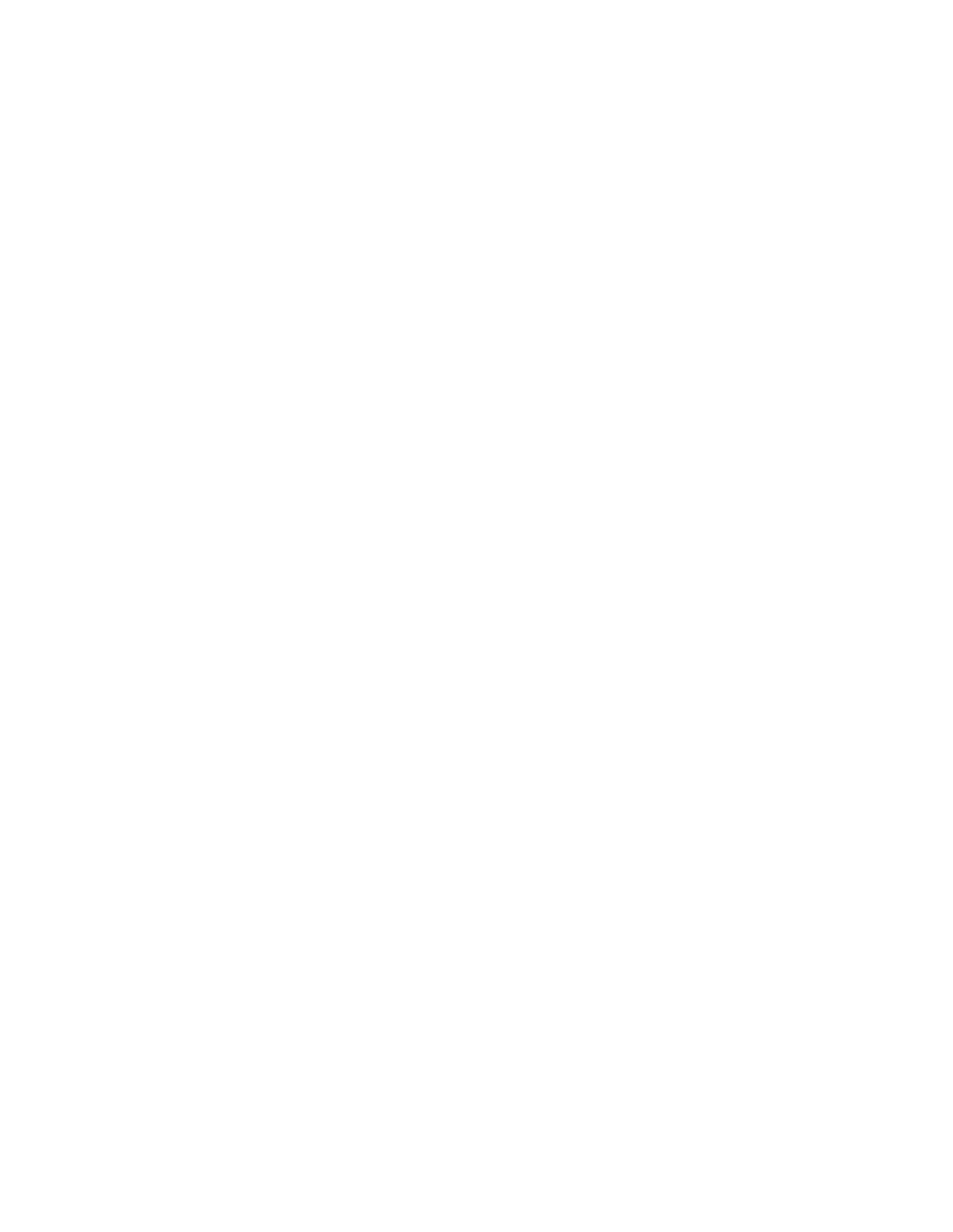## Introduction

The past 30 years have seen a steady expansion in the educational choices available to parents as school choice programs have spread around the country. There are now 16 programs in 11 states (including D.C.) that provide children with publicly funded scholarships to attend the school of their parents' choice, while another 16 programs in 12 states allow taxpayers to receive a tax credit for donations to private organizations that offer similar scholarships.1 Both styles of programs bring more schooling options, including private and religious schools, within the financial reach of more families.

Enabling parents to choose schools that fit their children's unique needs is a winwin-win: Research shows that such school choice policies benefit the children who participate, give traditional public schools incentives to improve and save taxpayer dollars.2

Despite this, the wave of school choice-based reform has so far passed Idaho by. Legislation that would have created educational tax credits was considered in 2000, 2001 and 2005, but each time failed to pass. The bills—HB 686, $^3$  HB 311<sup>4</sup> and HB 765 respectively—would have provided an income tax credit for any individual or corporation who donated money "directly to the parents or legal guardian … of a child who is being educated at the elementary or secondary level outside the public school system."6 In 1998, the legislature also considered a resolution (HCR 397 ) to direct the legislative council to study scholarship tax credits, but the resolution was never approved.

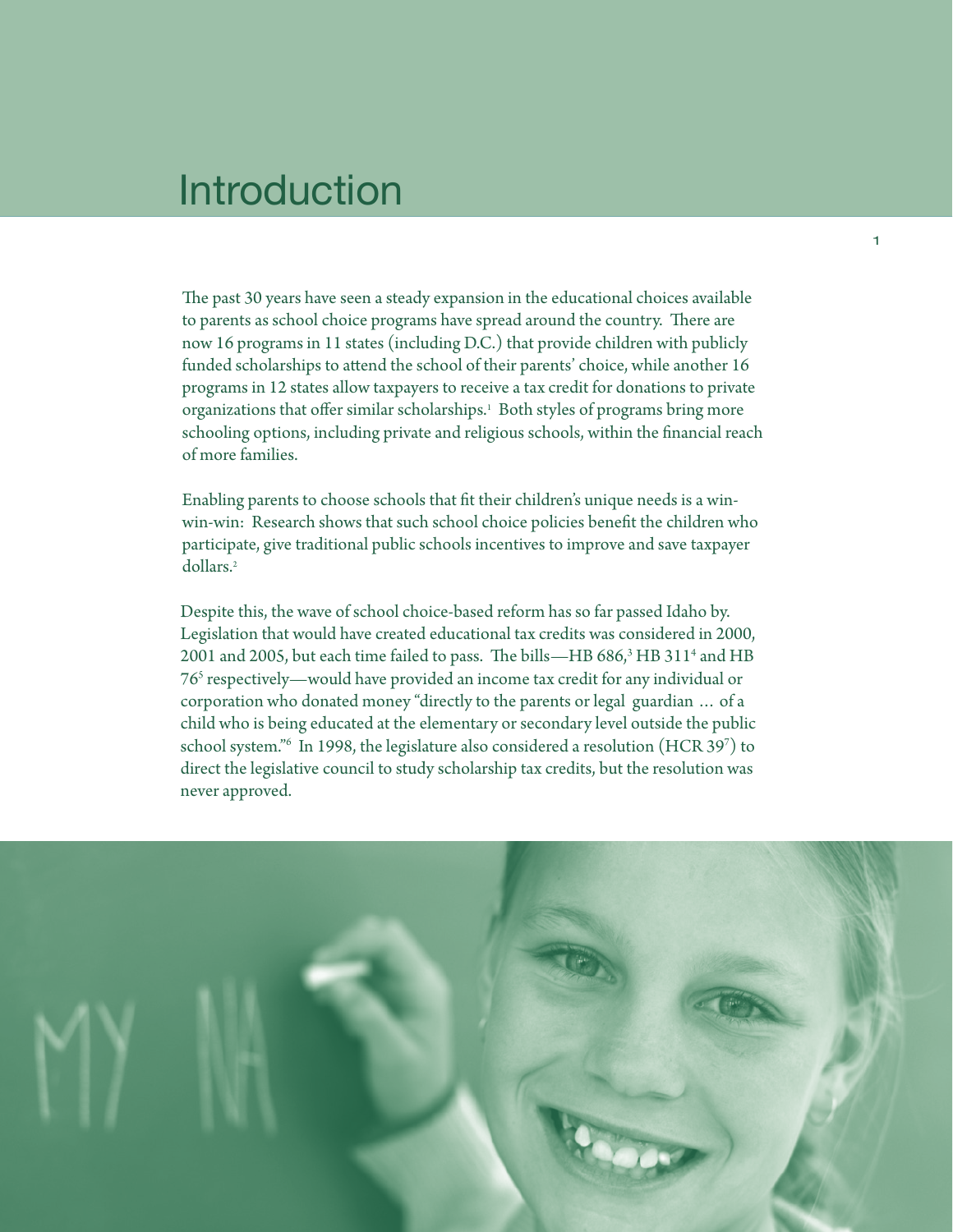

 Opponents of even modest school choice-style reforms typically teachers' unions and other interests with a stake in the educational status quo charge that scholarship tax

credit programs are risky and unprecedented public policy.8 Nothing could be further from the truth.

As this report shows, Idaho already offers tax credits for donations to private schools, including religious schools, through the Schools, Libraries and Museums Credit. Through this program, taxpayers may take a credit for charitable contributions to Idaho public and "Research shows that such school choice policies benefit the children who participate, give traditional public schools incentives to improve and save taxpayer dollars."

private (including religious) nonprofit schools, including elementary, secondary and higher education, as well as Idaho public libraries, the Idaho State Historical Society and a list of other nonprofit organizations.

This tax credit boosts private funds available to private schools and other organizations. Similarly, a scholarship tax credit would simply encourage private donations to private organizations so that scholarships could be made available for families to choose from a wider variety of schools—in some cases, the very same schools currently receiving donations through the Schools, Libraries and Museums Credit.

Moreover, tax credits are a frequently used policy tool in Idaho to promote a wide range of goals. Idaho policymakers already use tax credits to facilitate new job creation, serve the needs of at-risk youth, care for the elderly and developmentally

2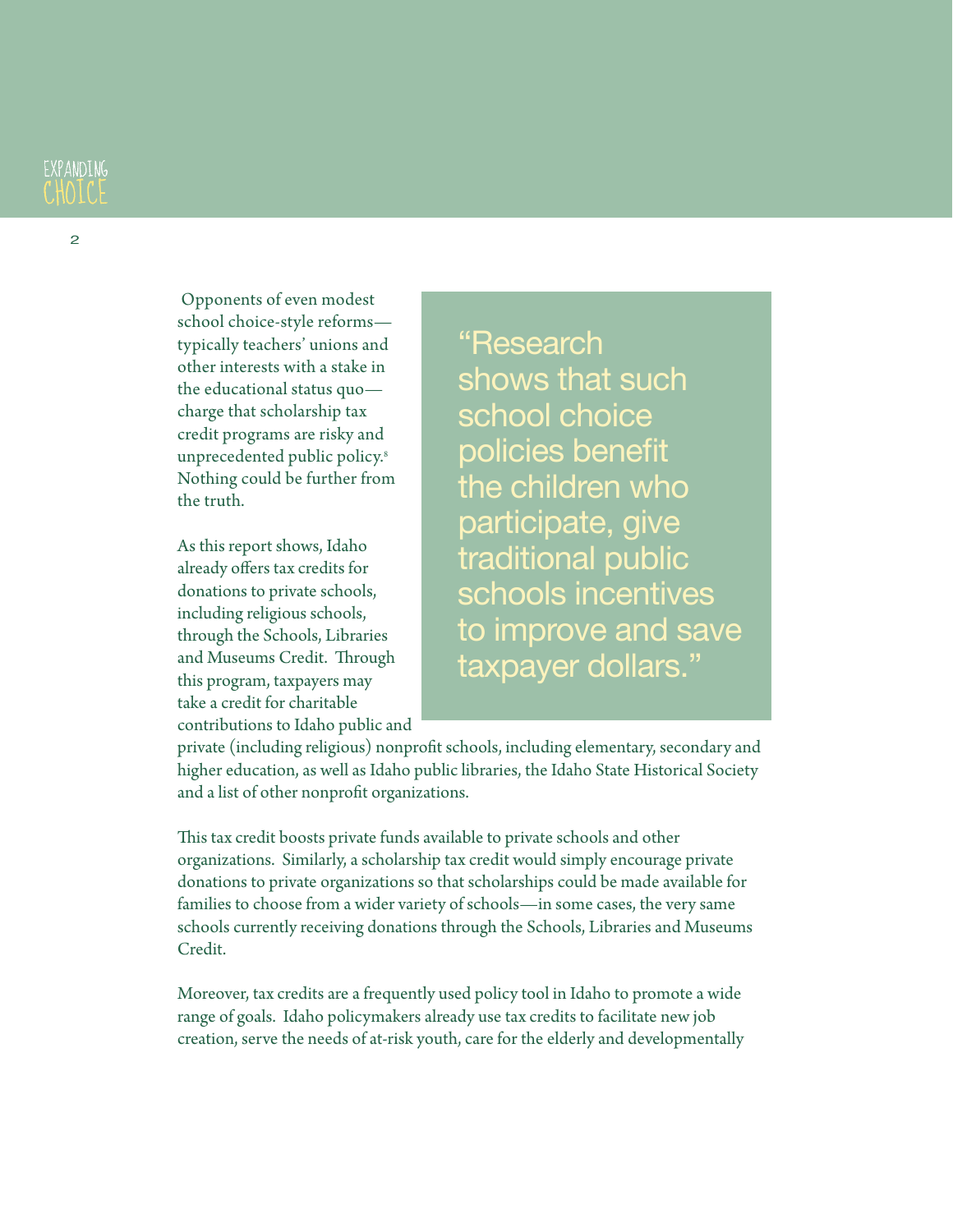disabled, purchase groceries for the poor and offset expenses associated with live organ donations. Indeed, Idaho offers or has offered almost 20 tax credits (see Table 2) to promote education, social welfare, economic investment and resource conservation.

As Table 1 indicates, these credits totaled more than \$1.25 billion between 1994 and 2010 but accounted for only 5.45 percent of total taxes due to Idaho. The low was in 2001—at 3.95 percent—and the high was in 1994—at 7.68 percent. Thus, the amount of tax revenue foregone by the state because of tax credits was quite small. And, even though those dollars did not flow into the state's general fund this does not amount to a loss to the state. The funds were directed to and encouraged private

| Year         | <b>Individual Tax</b><br><b>Credit Total</b> | Individual and<br>Corporate<br><b>Tax Credit</b><br><b>Total</b> | <b>Total Tax</b><br><b>Credits</b> | <b>Total Tax Liability</b> | Percentage<br>of Total Tax<br>Liability:<br>Individual<br><b>Credits</b> | Percentage<br>of Total Tax<br>Liability:<br>Individual<br>and<br>Corporate<br><b>Tax Credits</b> | Percentage<br>of Total Tax<br>Liability:<br><b>All Credits</b> |
|--------------|----------------------------------------------|------------------------------------------------------------------|------------------------------------|----------------------------|--------------------------------------------------------------------------|--------------------------------------------------------------------------------------------------|----------------------------------------------------------------|
| 1994         | \$17,437,000                                 | \$46,966,000                                                     | \$64,403,000                       | \$838,595,000              | 2.08%                                                                    | 5.60%                                                                                            | 7.68%                                                          |
| 1995         | \$17,778,000                                 | \$51,927,000                                                     | \$69,705,000                       | \$947,323,600              | 1.88%                                                                    | 5.48%                                                                                            | 7.36%                                                          |
| 1996         | \$17,404,000                                 | \$48,288,000                                                     | \$65,692,000                       | \$909,889,400              | 1.91%                                                                    | 5.31%                                                                                            | 7.22%                                                          |
| 1997         | \$17,753,000                                 | \$39,394,000                                                     | \$57,147,000                       | \$1,026,279,500            | 1.73%                                                                    | 3.84%                                                                                            | 5.57%                                                          |
| 1998         | \$18,244,000                                 | \$28,942,000                                                     | \$47,186,000                       | \$1,099,143,200            | 1.66%                                                                    | 2.63%                                                                                            | 4.29%                                                          |
| 1999         | \$18,497,000                                 | \$36,511,000                                                     | \$55,008,000                       | \$1,161,483,400            | 1.59%                                                                    | 3.14%                                                                                            | 4.74%                                                          |
| 2000         | \$18,886,000                                 | \$46,569,000                                                     | \$65,455,000                       | \$1,328,258,500            | 1.42%                                                                    | 3.51%                                                                                            | 4.93%                                                          |
| 2001         | \$24,182,000                                 | \$32,348,000                                                     | \$56,530,000                       | \$1,430,363,500            | 1.69%                                                                    | 2.26%                                                                                            | 3.95%                                                          |
| 2002         | \$24,123,000                                 | \$43,391,000                                                     | \$67,514,000                       | \$1,212,165,500            | 1.99%                                                                    | 3.58%                                                                                            | 5.57%                                                          |
| 2003         | \$24,364,000                                 | \$35,756,000                                                     | \$60,120,000                       | \$1,213,401,800            | 2.01%                                                                    | 2.95%                                                                                            | 4.95%                                                          |
| 2004         | \$25,960,000                                 | \$51,841,000                                                     | \$77,801,000                       | \$1,301,809,100            | 1.99%                                                                    | 3.98%                                                                                            | 5.98%                                                          |
| 2005         | \$26,754,000                                 | \$44,459,000                                                     | \$71,213,000                       | \$1,475,202,000            | 1.81%                                                                    | 3.01%                                                                                            | 4.83%                                                          |
| 2006         | \$28,351,000                                 | \$48,853,000                                                     | \$77,204,000                       | \$1,714,478,300            | 1.65%                                                                    | 2.85%                                                                                            | 4.50%                                                          |
| 2007         | \$30,586,000                                 | \$61,486,000                                                     | \$92,072,000                       | \$1,934,116,400            | 1.58%                                                                    | 3.18%                                                                                            | 4.76%                                                          |
| 2008         | \$50,780,000                                 | \$46,465,000                                                     | \$97,245,000                       | \$2,015,161,000            | 2.52%                                                                    | 2.31%                                                                                            | 4.83%                                                          |
| 2009         | \$65,000,000                                 | \$40,286,000                                                     | \$105,286,000                      | \$1,758,061,700            | 3.70%                                                                    | 2.29%                                                                                            | 5.99%                                                          |
| 2010         | \$79,473,000                                 | \$44,162,000                                                     | \$123,635,000                      | \$1,631,151,600            | 4.87%                                                                    | 2.71%                                                                                            | 7.58%                                                          |
| <b>Total</b> | \$505,572,000                                | \$747,647,000                                                    | \$1,253,219,000                    | \$22,996,883,500           | 2.20%                                                                    | 3.25%                                                                                            | 5.45%                                                          |

*Table 1: Value of Idaho Tax Credits, 1994 to 2010*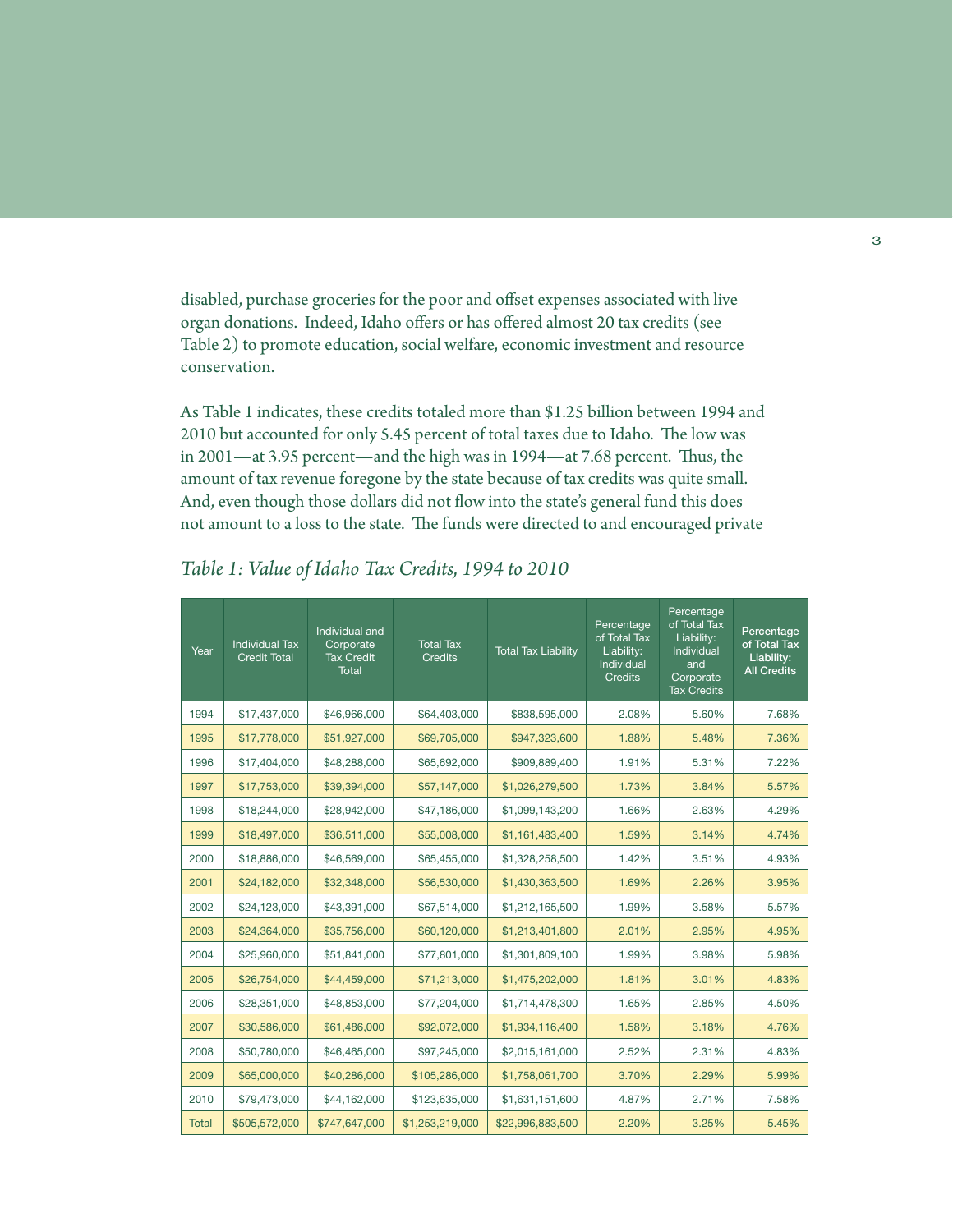4

# A Wealth of Diverse Options

investment in various efforts to address the needs and interests of Idaho's citizens.9 As Table 2 indicates, Idaho makes tax credits available to individuals and corporations to promote education, social welfare, community building, economic investment and resource conservation.

Education tax credits enjoy a long history in Idaho. The first credit—the Schools, Libraries and Museums Credit—was adopted in 1976 and could be used only by taxpayers who made contributions directly to private, nonprofit secondary or higher education institutions. The following year, this was expanded to include elementary schools. In subsequent years, additional nonprofit institutions were added to the eligibility list. These nonprofits include libraries, commissions, the historical society, public broadcasting and public and private schools, both religious and non-religious.

Social welfare credits encourage in-home care for the elderly and developmentally disabled, offset costs associated with organ donation, provide for the needs of at-risk youth and pay for groceries for the poor. The latter of these has been the second most used credit overall during the time period covered in this report and in recent years has been the most frequently used credit, as measured in dollars (see Tables 3 and 4).

Economic investment credits induce individuals and corporations to invest in particular areas of the economy—such as property and equipment. Several are designed to stimulate new job creation, one of which is tied to jobs with a specific minimum pay scale or to businesses involved in manufacturing or processing any natural resource product.

Individuals and corporations may also make use of a credit designed to stimulate the provision of biofuels and create products from consumer waste, and until 2002 such credits were permitted for the improvement of riparian habitats or those of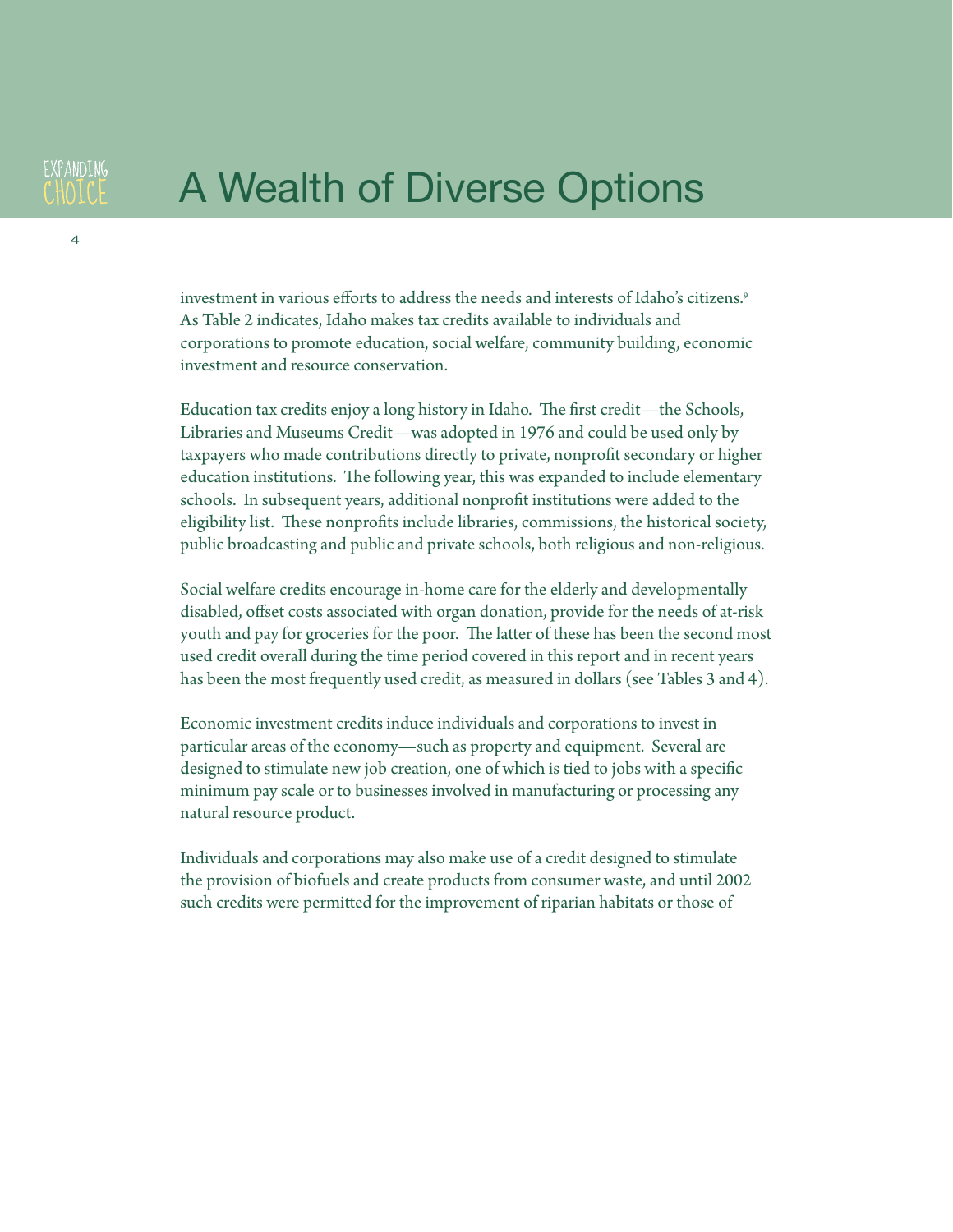### *Table 2: Individual and Corporate Tax Credits Offered, 1994-201010*

| Credit                                                                             | Individual/<br>Corporate | <b>Description</b>                                                                                                                                                                                                                                                                                                                              |  |
|------------------------------------------------------------------------------------|--------------------------|-------------------------------------------------------------------------------------------------------------------------------------------------------------------------------------------------------------------------------------------------------------------------------------------------------------------------------------------------|--|
| <b>Investment Tax Credit</b>                                                       | <b>Both</b>              | Provided to businesses that purchase qualifying property for<br>use in their business.                                                                                                                                                                                                                                                          |  |
| <b>Elderly Dependent</b><br>Credit                                                 | <b>Individual</b>        | Provided to a resident taxpayer who maintains a household<br>for a family member, where that family member is greater than<br>65 years of age or developmentally disabled and the taxpayer<br>provides more than one-half of the family member's support.                                                                                       |  |
| Youth and Rehabilitation<br>Credit                                                 | <b>Both</b>              | Provided to taxpayers who make charitable contributions<br>to nonprofit centers for independent living or to nonprofit<br>rehabilitation facilities located in Idaho.                                                                                                                                                                           |  |
| Schools, Libraries and<br><b>Museums Credit</b>                                    | <b>Both</b>              | Allowed for charitable contributions to Idaho public and private<br>nonprofit schools, libraries, museums and other organizations.                                                                                                                                                                                                              |  |
| <b>Recycling Equipment</b><br>Credit                                               | <b>Both</b>              | This credit is for 20 percent of the cost of equipment used in<br>manufacturing products that consist of at least 90 percent<br>post-consumer waste.                                                                                                                                                                                            |  |
| <b>Grocery Credit</b>                                                              | Individual               | Idaho households with no more than \$1,000 of taxable income<br>receive a grocery tax credit. This credit is prorated for food<br>stamp participants, incarcerated persons and part-year<br>residents.                                                                                                                                          |  |
| <b>New Employees Credit</b>                                                        | <b>Both</b>              | A credit is granted for each new employee who was paid<br>an average of \$15.50 per hour during the calendar year and<br>was eligible to receive employer-provided accident or health<br>insurance. Another credit is available for each new employee in<br>a business involved in manufacturing or processing any natural<br>resource product. |  |
| <b>Riparian Land</b><br><b>Improvements Credit</b>                                 | <b>Both</b>              | For expenditures related to improving the habitat for<br>threatened/endangered species or riparian habitat.                                                                                                                                                                                                                                     |  |
| <b>Broadband Investment</b><br>Credit                                              | <b>Both</b>              | For expenditures on qualified broadband equipment in Idaho.                                                                                                                                                                                                                                                                                     |  |
| <b>County Incentive</b><br><b>Investment Tax Credit</b>                            | <b>Both</b>              | A variable rate credit for expenditures that qualify for Idaho's<br>investment tax credit.                                                                                                                                                                                                                                                      |  |
| <b>Research Activity Credit</b>                                                    | <b>Both</b>              | For expenditures related to qualified research as defined in<br>section 41 of the Internal Revenue Code. The research must<br>be conducted in Idaho.                                                                                                                                                                                            |  |
| <b>Promoter Sponsored</b><br><b>Events Credit</b>                                  | <b>Both</b>              | Provides a refundable income tax credit in the amount of \$1.00<br>for each temporary sales tax permit a sponsor or promoter of<br>"promoter sponsored events" issues.                                                                                                                                                                          |  |
| Corporate Headquarters<br><b>Investment Credit</b>                                 | <b>Both</b>              | Provided an income tax credit on the purchase price of new<br>equipment installed anywhere in Idaho. Repealed 2008.                                                                                                                                                                                                                             |  |
| <b>Corporate Headquarters</b><br><b>Real Property</b><br><b>Improvement Credit</b> | <b>Both</b>              | Provided an income tax credit on the purchase price of a new<br>plant (buildings and structural components of buildings) within<br>a project site. Repealed 2008.                                                                                                                                                                               |  |
| <b>Corporate Headquarters</b><br><b>New Jobs Credit</b>                            | <b>Both</b>              | Provided an income tax credit for each eligible new job created<br>through December 31, 2009. Repealed 2008.                                                                                                                                                                                                                                    |  |
| <b>Small Employer Capital</b><br><b>Investment Credit</b>                          | <b>Both</b>              | Provides an income tax credit on the purchase price of new<br>equipment installed anywhere in Idaho.                                                                                                                                                                                                                                            |  |
| <b>Small Employer Real</b><br>Property Improvement<br>Credit                       | <b>Both</b>              | Provides an income tax credit on the purchase price of a new<br>plant (buildings and structural components of buildings) within<br>a project site.                                                                                                                                                                                              |  |
| <b>Small Employer New</b><br><b>Jobs Credit</b>                                    | <b>Both</b>              | Provides an income tax credit for each eligible new job created<br>from January 1, 2006, through December 31, 2020.                                                                                                                                                                                                                             |  |
| Live Organ Donation<br><b>Expenses Credit</b>                                      | Individual               | This credit is for a donor's unreimbursed direct expenses<br>associated with a live organ donation.                                                                                                                                                                                                                                             |  |
| <b>Biofuel Investment Tax</b><br>Credit                                            | <b>Both</b>              | An investment tax credit for any Idaho retail fuel dealer or<br>distributor for infrastructure investments to provide biofuels to<br>their customers.                                                                                                                                                                                           |  |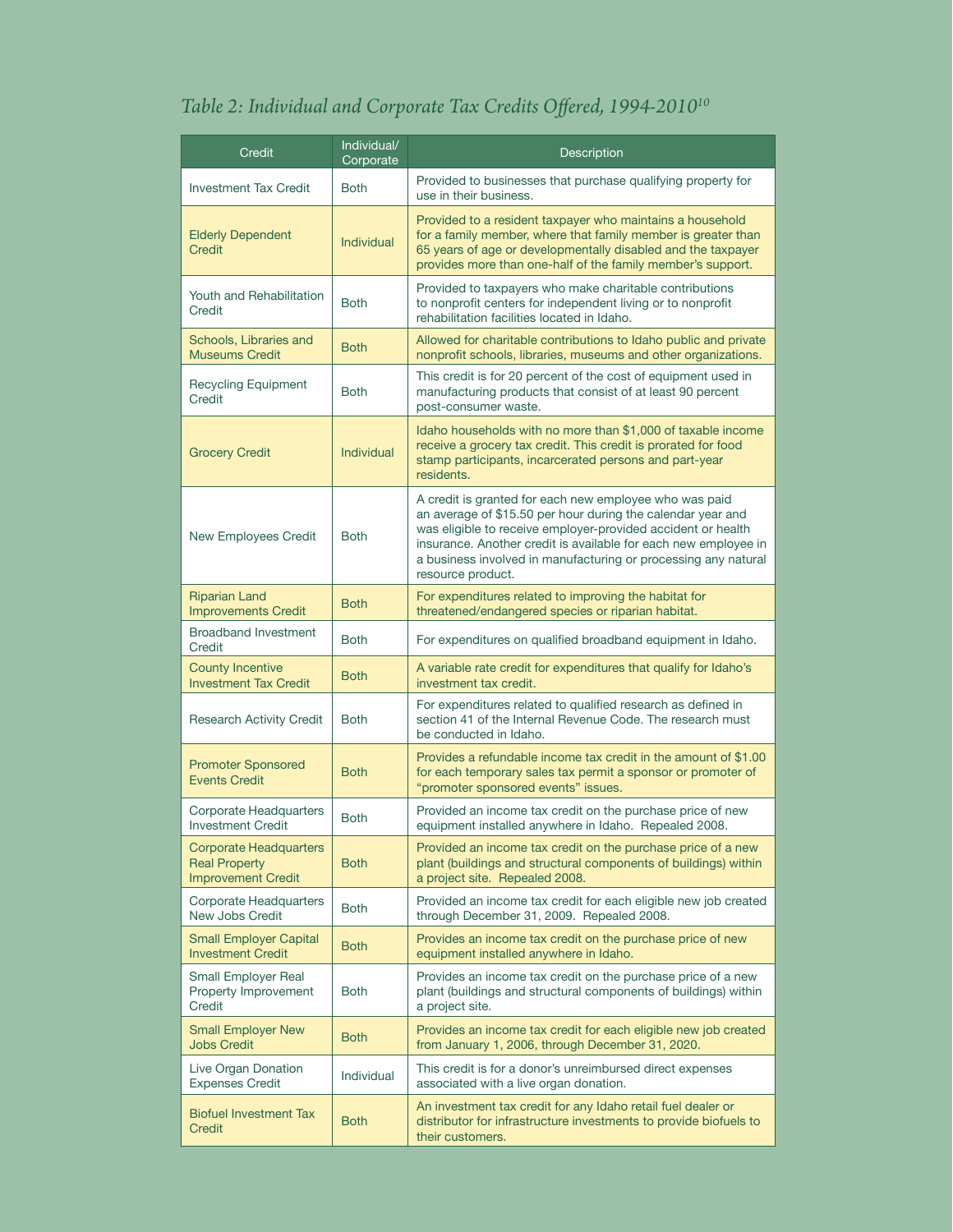# Individual Tax Credits

threatened/endangered species.

In Idaho, only three tax credits are available exclusively to individuals—the Elderly Dependent Credit, the Grocery Credit and the Live Organ Donation Expenses Credit. As shown in Table 3, between 1994 and 2010, individuals used those credits

| Year         | <b>Elderly Dependent Credit</b> | <b>Grocery Credit</b> | Live Organ Donation Expenses Credit |
|--------------|---------------------------------|-----------------------|-------------------------------------|
| 1994         | \$255,000                       | \$17,182,000          |                                     |
| 1995         | \$254,000                       | \$17,524,000          |                                     |
| 1996         | \$267,000                       | \$17,137,000          |                                     |
| 1997         | \$287,000                       | \$17,466,000          |                                     |
| 1998         | \$313,000                       | \$17,931,000          |                                     |
| 1999         | \$336,000                       | \$18,161,000          |                                     |
| 2000         | \$374,000                       | \$18,512,000          |                                     |
| 2001         | \$415,000                       | \$23,767,000          |                                     |
| 2002         | \$408,000                       | \$23,715,000          | \$0                                 |
| 2003         | \$455,000                       | \$23,909,000          | \$0                                 |
| 2004         | \$503,000                       | \$25,457,000          | \$0                                 |
| 2005         | \$523,000                       | \$26,231,000          | \$0                                 |
| 2006         | \$578,000                       | \$27,773,000          | \$0                                 |
| 2007         | \$613,000                       | \$29,933,000          | \$40,000                            |
| 2008         | \$637,000                       | \$50,111,000          | \$32,000                            |
| 2009         | \$653,000                       | \$64,311,000          | \$36,000                            |
| 2010         | \$668,000                       | \$78,769,000          | \$36,000                            |
| <b>Total</b> | \$7,539,000                     | \$497,889,000         | \$144,000                           |

#### *Table 3: Individual Tax Credits Claimed 1994-201011*

**EXPANDING** CHOLCE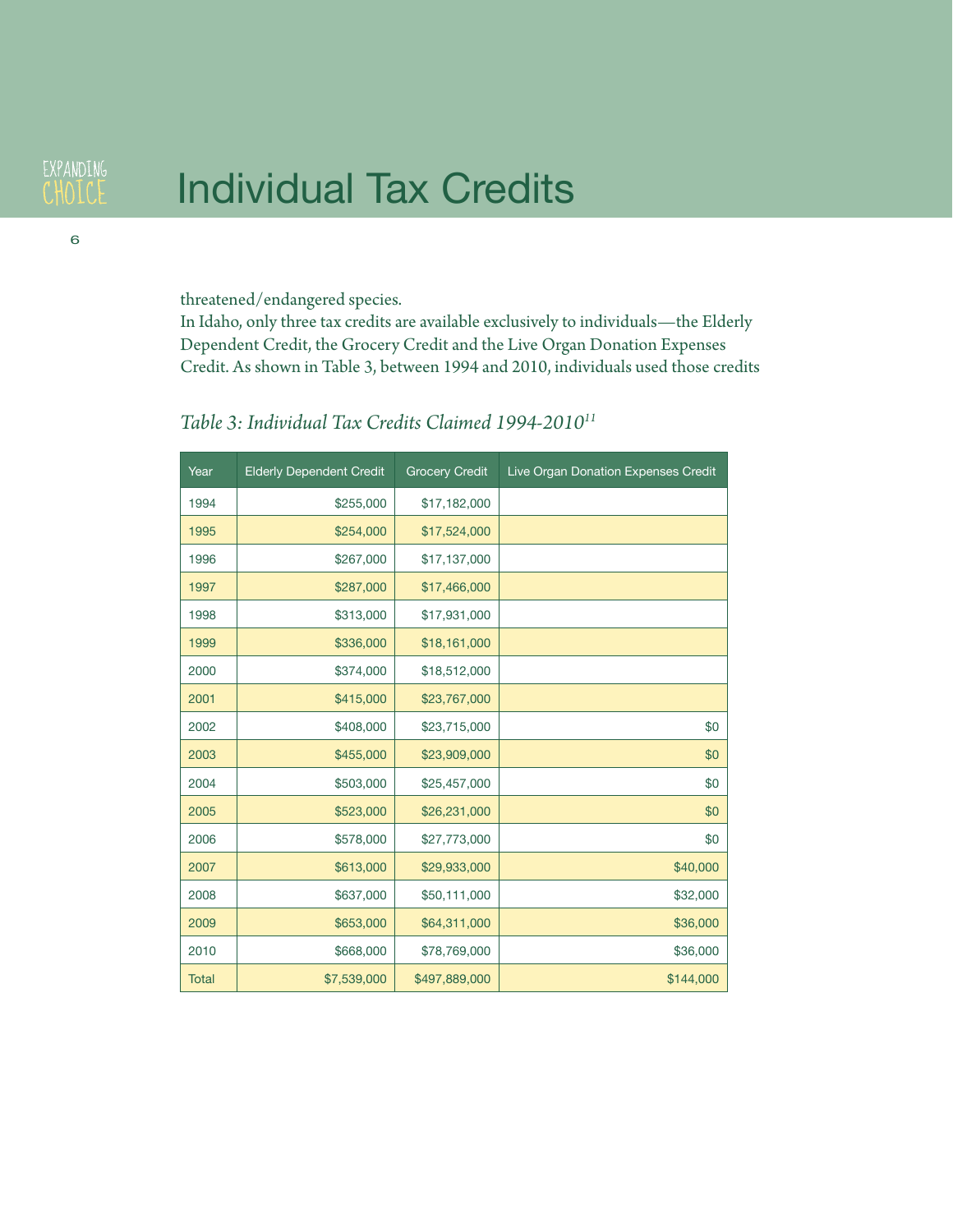# Individual and Corporate Tax Credits

to the tune of more than \$505 million.

The majority of Idaho's credits can be used by both individuals and corporations. Between 1994 and 2010, these credits totaled \$747.6 million. The credit that saw the greatest use was the Investment Tax Credit, followed at a distant second by the Youth and Rehabilitation Credit. Three credits—Corporate Headquarters Investment Credit, Corporate Headquarters Real Property Improvement Credit and Corporate Headquarters New Jobs Credit—apparently saw no use at all before



"Idaho makes tax credits available to individuals and corporations to promote education, social welfare, community building, economic investment and resource conservation."

7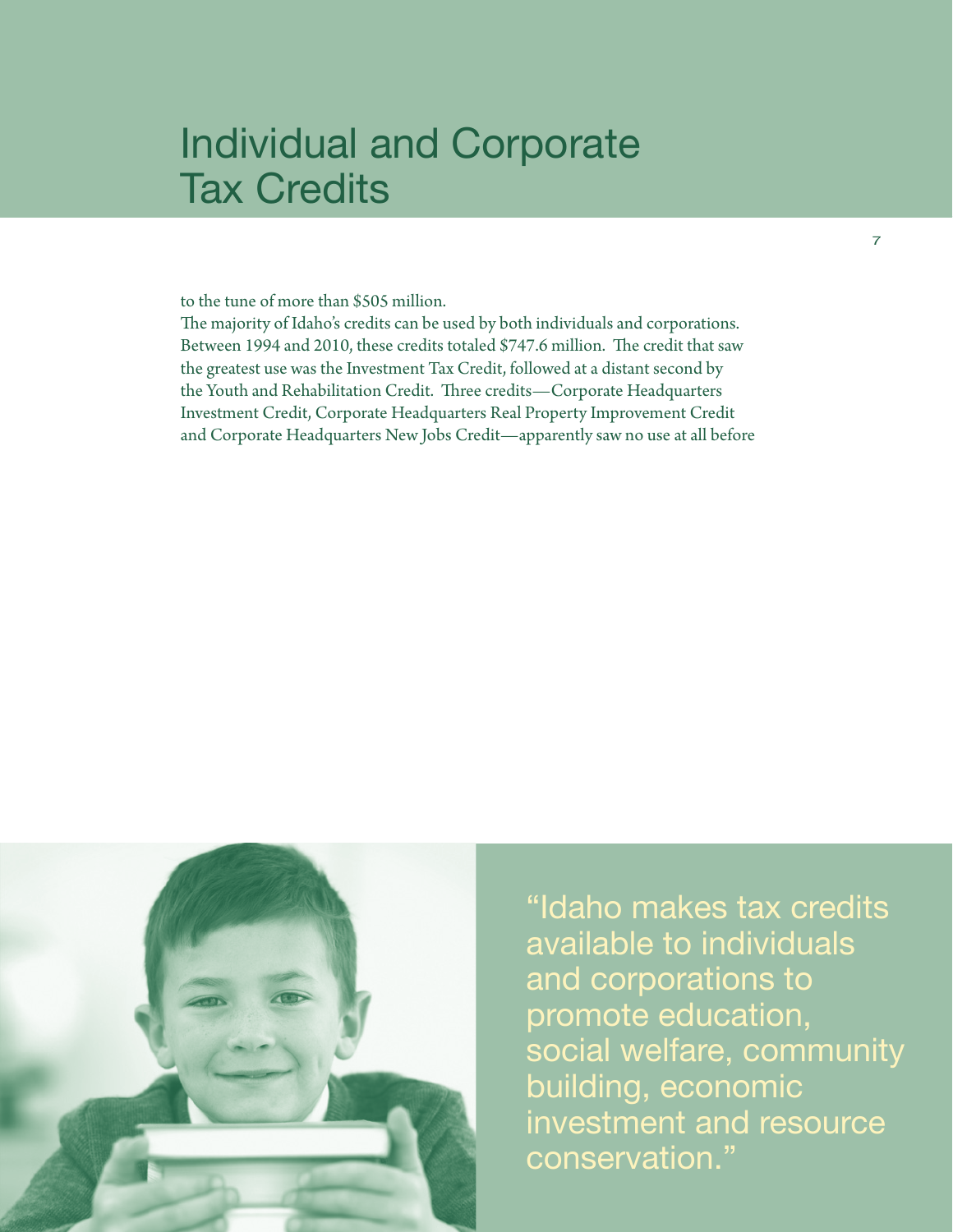| Year         | Investment<br><b>Tax Credit</b> | Youth &<br>Rehabilitation<br>Credit | Schools,<br>Libraries,<br>and<br><b>Museums</b><br>Credit | Recycling<br>Equipment<br>Credit | <b>New</b><br><b>Employees</b><br>Credit | <b>Riparian Land</b><br>Improvements<br>Credit | <b>Broadband</b><br>Investment<br>Credit | County<br>Incentive<br>Investment<br><b>Tax Credit</b> | Research<br>Activity<br>Credit |
|--------------|---------------------------------|-------------------------------------|-----------------------------------------------------------|----------------------------------|------------------------------------------|------------------------------------------------|------------------------------------------|--------------------------------------------------------|--------------------------------|
| 1994         | \$42,694,000                    | \$2,341,000                         | \$1,872,000                                               | \$59,000                         |                                          | \$0                                            |                                          |                                                        |                                |
| 1995         | \$47,097,000                    | \$2,769,000                         | \$2,019,000                                               | \$42,000                         |                                          | \$0                                            |                                          |                                                        |                                |
| 1996         | \$42,951,000                    | \$3,228,000                         | \$2,095,000                                               | \$14,000                         |                                          | \$0                                            |                                          |                                                        |                                |
| 1997         | \$33,422,000                    | \$3,768,000                         | \$2,186,000                                               | \$18,000                         | \$0                                      | \$0                                            |                                          |                                                        |                                |
| 1998         | \$22,438,000                    | \$4,267,000                         | \$2,233,000                                               | \$4,000                          | \$0                                      | \$0                                            | \$0                                      | \$0                                                    | \$0                            |
| 1999         | \$29,051,000                    | \$4,991,000                         | \$2,408,000                                               | \$15,000                         | \$8,000                                  | \$38,000                                       | \$0                                      | \$0                                                    | \$0                            |
| 2000         | \$38,299,000                    | \$5,602,000                         | \$2,540,000                                               | \$27,000                         | \$22,000                                 | \$53,000                                       | \$0                                      | \$0                                                    | \$0                            |
| 2001         | \$22,304,000                    | \$6,090,000                         | \$2,527,000                                               | \$11,000                         | \$89,000                                 | \$45,000                                       | \$55,000                                 | \$737,000                                              | \$490,000                      |
| 2002         | \$30,217,000                    | \$6,467,000                         | \$3,832,000                                               | \$35,000                         | \$1,210,000                              | \$45,000                                       | \$677,000                                | \$570,000                                              | \$301,000                      |
| 2003         | \$22,661,000                    | \$7,164,000                         | \$3,685,000                                               | \$11,000                         | \$88,000                                 |                                                | \$1,059,000                              | \$666,000                                              | \$417,000                      |
| 2004         | \$35,205,000                    | \$7,996,000                         | \$3,954,000                                               | \$28,000                         | \$196,000                                |                                                | \$2,642,000                              | \$677,000                                              | \$1,139,000                    |
| 2005         | \$29,721,000                    | \$8,469,000                         | \$4,096,000                                               | \$6,000                          | \$220,000                                |                                                | \$484,000                                | \$251,000                                              | \$1,199,000                    |
| 2006         | \$32,254,000                    | \$9,768,000                         | \$4,307,000                                               | \$1,000                          | \$0                                      |                                                | \$1,266,000                              | \$113,000                                              | \$1,141,000                    |
| 2007         | \$44,614,000                    | \$9,071,000                         | \$4,497,000                                               | \$116,000                        | \$0                                      |                                                | \$744,000                                | \$200,000                                              | \$1,612,000                    |
| 2008         | \$31,481,000                    | \$8,846,000                         | \$4,207,000                                               | \$31,000                         | \$0                                      |                                                | \$495,000                                | \$526,000                                              | \$746,000                      |
| 2009         | \$26,536,000                    | \$8,331,000                         | \$4,087,000                                               | \$28,000                         | \$0                                      |                                                | \$418,000                                | \$0                                                    | \$629,000                      |
| 2010         | \$29,985,000                    | \$8,404,000                         | \$4,219,000                                               | \$28,000                         | \$0                                      |                                                | \$472,000                                | \$0                                                    | \$710,000                      |
| <b>Total</b> | \$560,930,000                   | \$107,572,000                       | \$54,764,000                                              | \$474,000                        | \$1,833,000                              | \$181,000                                      | \$8,312,000                              | \$3,740,000                                            | \$8,384,000                    |

#### *Table 4.1: Individual Tax Credits Claimed, 1994-201012*

### *Table 4.2: Corporate Tax Credits Claimed, 1994-201012*

| Year         | Promoter<br>Sponsored<br><b>Events Credit</b> | Corporate<br><b>Headquarters</b><br>Investment<br>Credit | Corporate<br><b>Headquarters</b><br><b>Real Property</b><br>Improvement<br><b>Credit</b> | Corporate<br><b>Headquarters</b><br>New Jobs<br>Credit | Small<br><b>Employer</b><br>Capital<br>Investment<br>Credit | Small<br><b>Employer</b><br><b>Real Property</b><br>Improvement<br>Credit | Small<br>Employer<br>New Jobs<br>Credit | <b>Biofuel</b><br>Investment<br><b>Tax Credit</b> |
|--------------|-----------------------------------------------|----------------------------------------------------------|------------------------------------------------------------------------------------------|--------------------------------------------------------|-------------------------------------------------------------|---------------------------------------------------------------------------|-----------------------------------------|---------------------------------------------------|
| 1994         |                                               |                                                          |                                                                                          |                                                        |                                                             |                                                                           |                                         |                                                   |
| 1995         |                                               |                                                          |                                                                                          |                                                        |                                                             |                                                                           |                                         |                                                   |
| 1996         |                                               |                                                          |                                                                                          |                                                        |                                                             |                                                                           |                                         |                                                   |
| 1997         |                                               |                                                          |                                                                                          |                                                        |                                                             |                                                                           |                                         |                                                   |
| 1998         |                                               |                                                          |                                                                                          |                                                        |                                                             |                                                                           |                                         |                                                   |
| 1999         |                                               |                                                          |                                                                                          |                                                        |                                                             |                                                                           |                                         |                                                   |
| 2000         | \$26,000                                      |                                                          |                                                                                          |                                                        |                                                             |                                                                           |                                         |                                                   |
| 2001         | \$3,000                                       |                                                          |                                                                                          |                                                        |                                                             |                                                                           |                                         |                                                   |
| 2002         | \$37,000                                      | \$0                                                      | \$0                                                                                      | \$0                                                    | \$0                                                         | \$0                                                                       | \$0                                     | \$0                                               |
| 2003         | \$5,000                                       | \$0                                                      | \$0                                                                                      | \$0                                                    | \$0                                                         | \$0                                                                       | \$0                                     | \$0                                               |
| 2004         | \$4,000                                       | \$0                                                      | \$0                                                                                      | \$0                                                    | \$0                                                         | \$0                                                                       | \$0                                     | \$0                                               |
| 2005         | \$9,000                                       | \$0                                                      | \$0                                                                                      | \$0                                                    | \$3,000                                                     | \$1,000                                                                   | \$0                                     | \$0                                               |
| 2006         | \$1,000                                       | \$0                                                      | \$0                                                                                      | \$0                                                    | \$0                                                         | \$1,000                                                                   | \$1,000                                 | \$0                                               |
| 2007         | \$0                                           | \$0                                                      | \$0                                                                                      | \$0                                                    | \$453,000                                                   | \$0                                                                       | \$179,000                               | \$0                                               |
| 2008         | \$1,000                                       |                                                          |                                                                                          |                                                        | \$90,000                                                    | \$1,000                                                                   | \$40,000                                | \$1,000                                           |
| 2009         | \$4,000                                       |                                                          |                                                                                          |                                                        | \$118,000                                                   | \$29,000                                                                  | \$68,000                                | \$38,000                                          |
| 2010         | \$4,000                                       |                                                          |                                                                                          |                                                        | \$147,000                                                   | \$58,000                                                                  | \$97,000                                | \$38,000                                          |
| <b>Total</b> | \$94,000                                      | \$0                                                      | \$0                                                                                      | \$0                                                    | \$811,000                                                   | \$90,000                                                                  | \$385,000                               | \$77,000                                          |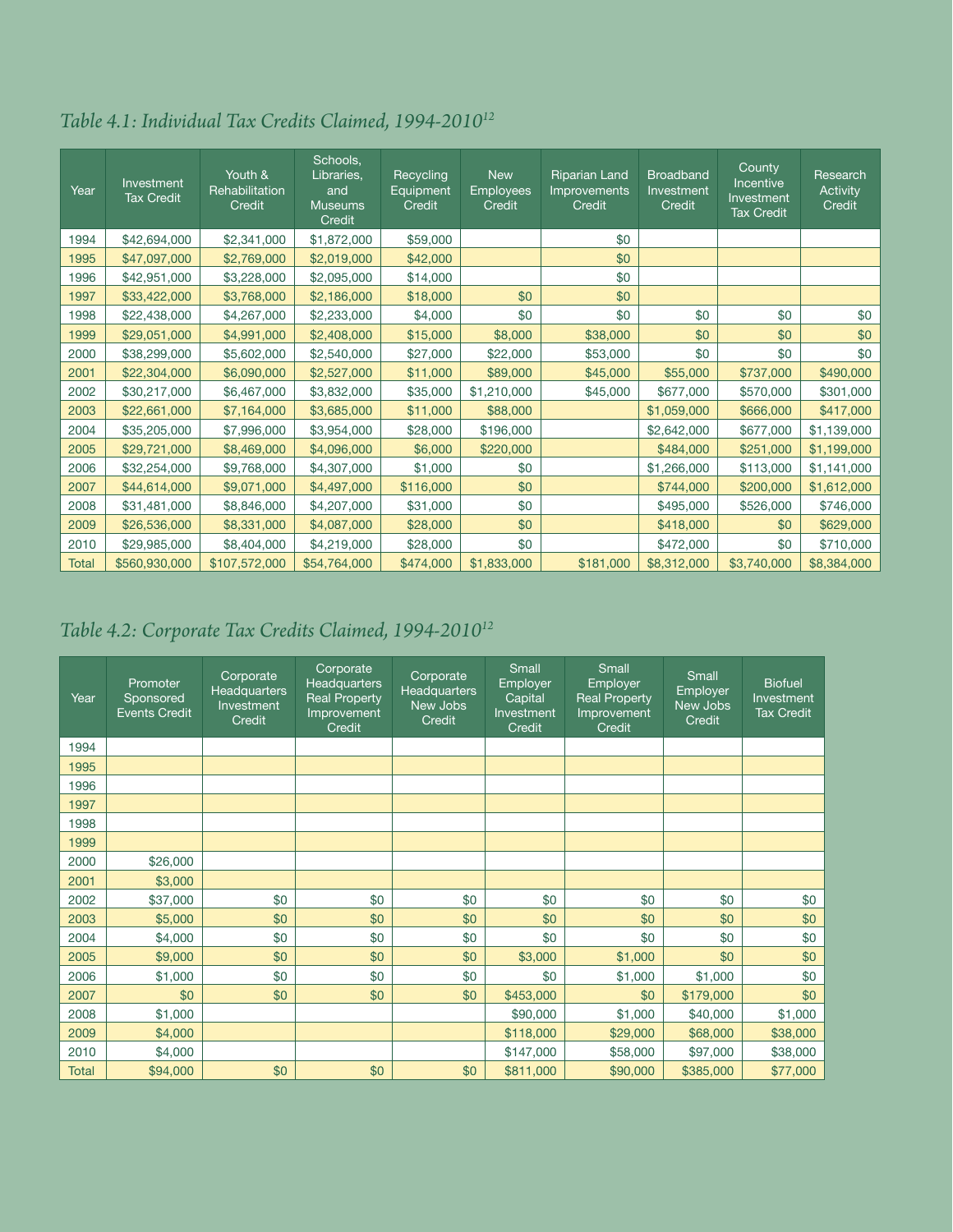# The Value Added By Idaho Tax Credits

#### being repealed in 2008.

Idaho's many and varied tax credits encourage private contributions and investment in desirable projects and goals—that is why Idaho policymakers are willing to forgo more than \$1 billion over 17 years. This is a small percentage of total tax revenue, but lawmakers recognize that by offering these credits, Idahoans can reap benefits

from private donations and investment.

They also recognize that faithbased organizations provide valuable services: Religious groups can participate in at least two tax credit programs—the Schools, Libraries and Museums Credit and the Youth and Rehabilitation Credit. As Table 5 illustrates, there are numerous private, religious schools and post-secondary institutions in Idaho to which state taxpayers can donate and receive a tax credit. "Idaho's many and varied tax credits encourage private contributions and investment in desirable projects and goals."

Likewise, in the specific list of organizations eligible for the Youth and Rehabilitation Credit, two self-identify as faith-based. This credit is designed to encourage taxpayer support of nonprofit organizations that provide for the needs of and offer rehabilitation services for at-risk youth. Among the specific service providers listed are Hope House<sup>13</sup> and the Shepherd's Home,<sup>14</sup> both of which are nondenominational Christian organizations.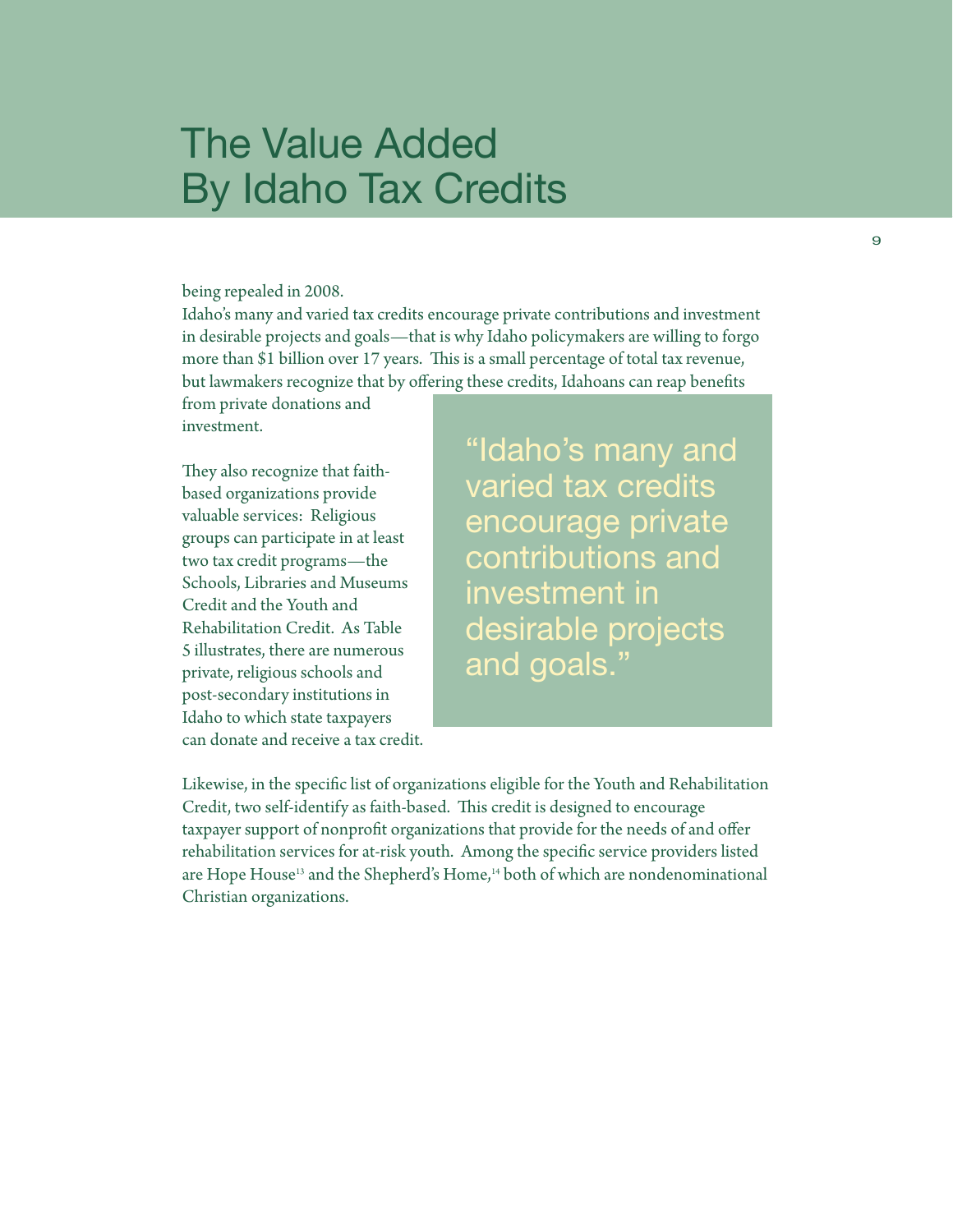

10

#### *Table 5: Religious Schools and Post-Secondary Institutions Currently Eligible for Tax Credit Donations in Idaho15*

| K-12 Schools                                 | <b>Post-Secondary Schools</b>        |
|----------------------------------------------|--------------------------------------|
| <b>Boise Valley Adventist School</b>         | <b>Boise Bible College</b>           |
| <b>Caldwell Adventist Elementary School</b>  | <b>BYU-Idaho</b>                     |
| Calvary Chapel Christian School of Pocatello | Concordia University Law School      |
| <b>Christian Center School</b>               | <b>George Fox University</b>         |
| Classical Christian Academy - Post Falls     | New Saint Andrews College            |
| <b>Cole Valley Christian Schools</b>         | <b>Northwest Nazarene University</b> |
| Desert View Christian School                 |                                      |
| Eagle Adventist Christian School             |                                      |
| <b>Hilltop Adventist School</b>              |                                      |
| <b>Hope Lutheran School</b>                  |                                      |
| Maranatha Christian School                   |                                      |
| North Idaho Christian School                 |                                      |
| Sacred Heart Catholic School - Boise         |                                      |
| St. Joseph's School - Boise                  |                                      |
| St. Mary's School - Boise                    |                                      |
| <b>Silver Valley Christian Academy</b>       |                                      |

"As other successful programs in Arizona, Florida, Iowa, Pennsylvania, Georgia, Indiana, Oklahoma and Rhode Island have done, such a program would bring more educational options within the reach of more families."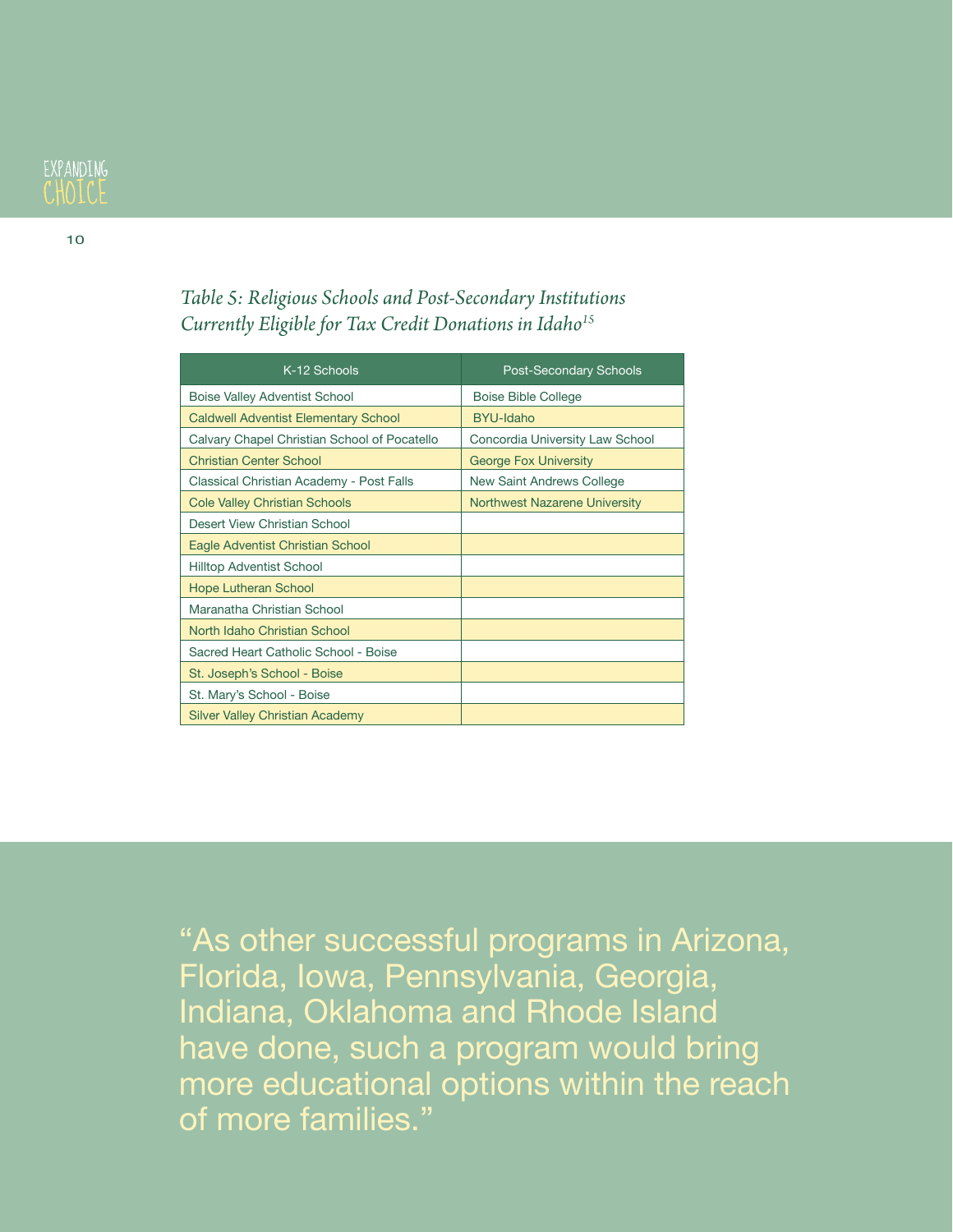## **Conclusion**

This report demonstrates that a tax credit program designed to expand educational options for Idaho K-12 students is neither unprecedented nor risky. Such a credit would coexist with more than a dozen tax credits in the Gem State that together represent only a small fraction of total tax revenue. Taxpayers and policymakers alike already recognize that private, including faith-based, organizations contribute to social and economic good. A new tax credit scholarship program for K-12 students would simply build on Idaho policy.

In fact, Idaho already offers a tax credit for donations to private schools. This credit encourages private investment in private schools, but a tax credit supporting student scholarships would take that policy one step further by enabling more families to choose those schools.

As other successful programs in Arizona, Florida, Iowa, Pennsylvania, Georgia, Indiana, Oklahoma and Rhode Island have done, such a program would bring more educational options within the reach of more families.<sup>16</sup>

Idaho already allows tax credits for donations to private, religious schools and has done so for more than 30 years. An additional program would extend such benefits to students who wish to choose those schools. A well-designed tax credit scholarship program would build on successful Idaho policy and can provide a broader range of educational options to Idaho families in K-12 education.

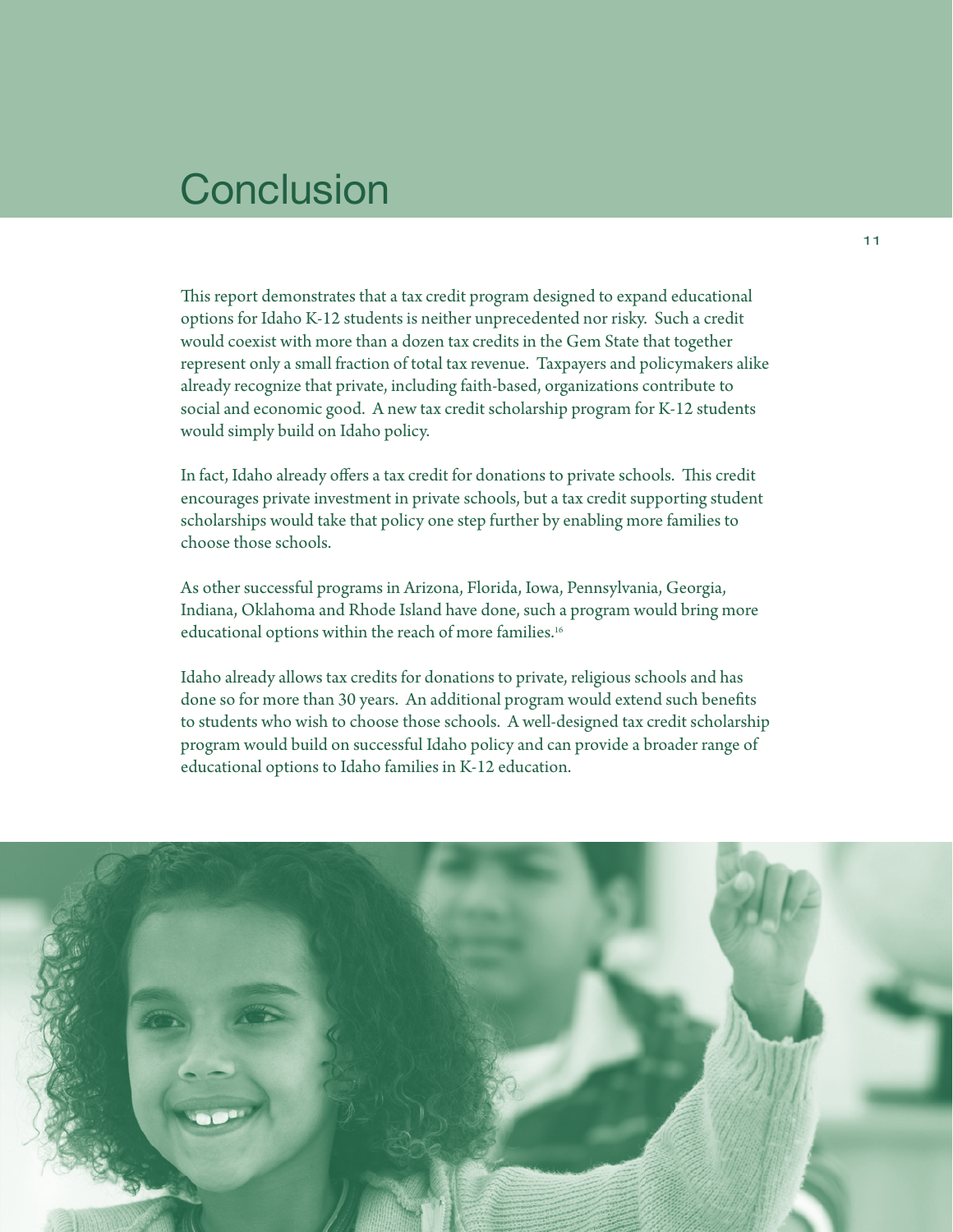# **Endnotes**

**EXPANDING** CHOLCE

- 1 Enlow, R. C. (2011). The ABCs of school choice. Indianapolis, IN: The Foundation for Educational Choice; Friedman Foundation for Educational Choice. (2011). School choice 2011 update. Indianapolis, IN. In addition to scholarship and tax credit programs, Arizona offers an educational savings account program, and Louisiana and Minnesota offer tax deductions for educational expenses.
- 2 Forster, G. (2010). A win-win solution: The empirical evidence on school vouchers. Indianapolis, IN: The Foundation for Educational Choice.
- 3 http://www.legislature.idaho.gov/ legislation/2000/H0686.html.
- 4 http://www.legislature.idaho.gov/ legislation/2001/H0311.html.
- 5 http://www.legislature.idaho.gov/ legislation/2005/H0076.html.
- 6 Quoting HB 686. Language from HB 311 was similar: "The purpose of this section is to relieve the financial and enrollment pressures within the Idaho public school system by allowing any donor to receive a credit against taxes due to the state of Idaho when the donor donates money directly to a parent or legal guardian of a student, or makes expenditures as a parent or legal guardian of a student, for the education of such student." HB 76 likewise stated, "The purpose of this section is to provide parents or legal guardians of students, regardless of economic status, additional educational choices in the education of their children at the elementary and secondary levels, by allowing any donor to receive a credit against income taxes due to the state of Idaho when the donor donates money directly to a parent or legal guardian of a student, or makes expenditures as a parent or legal guardian of a student, for the education of a qualifying student." Qualifying expenditures included, but were not limited to, "tuition, textbooks,

curricula support materials and activities, uniforms, and mileage to transport the student to and from school and related academic school activities."

- 7 http://www.legislature.idaho.gov/ legislation/1998/HCR039.html.
- 8 Alexander, K. (1983). Adam Smith, religion, and tuition tax credits. Journal of Education Finance, 8, 528-536; Mallen, B., & Kranz, J. (1989). The effect of tuition-tax-credit deduction proposals on social values: An analysis of probable costs and consequences. Journal of Education Finance, 15, 244-268; Robinson, A. (2000). Risky credit: Tuition tax credits and issues of accountability and equity. Stanford Law and Policy Review, 11(2), 253- 265.
- 9 Idaho also makes tax credits available to individuals and corporations to offset taxes paid to other states and localities in other states. From 1994 to 2010, these credits amounted to \$669.7 million.
- 10 Descriptions of the tax credits came from the annual General Fund Revenue Books (GFRB) available at http://dfm.idaho.gov/ Publications/EAB/GFRB/GFRBIndex.html. Detailed information can also be found in the Idaho Statutes at http://www.legislature.idaho. gov/idstat/Title63/T63CH30.htm.
- 11 Tax credit data came from the annual GFRB. For data reported herein, the latest issues of GFRB were used.
- 12 Ibid.
- 13 http://www.ahome2come2.com.
- 14 http://www.shepherds-home.org.
- 15 The list of K-12 private schools came from http://www.idaho.gov/education/k12.html; the list of post-secondary institutions came from http://www.boardofed.idaho.gov/priv\_ col\_univ/documents/registered\_pei.pdf.
- 16 Enlow, 2011.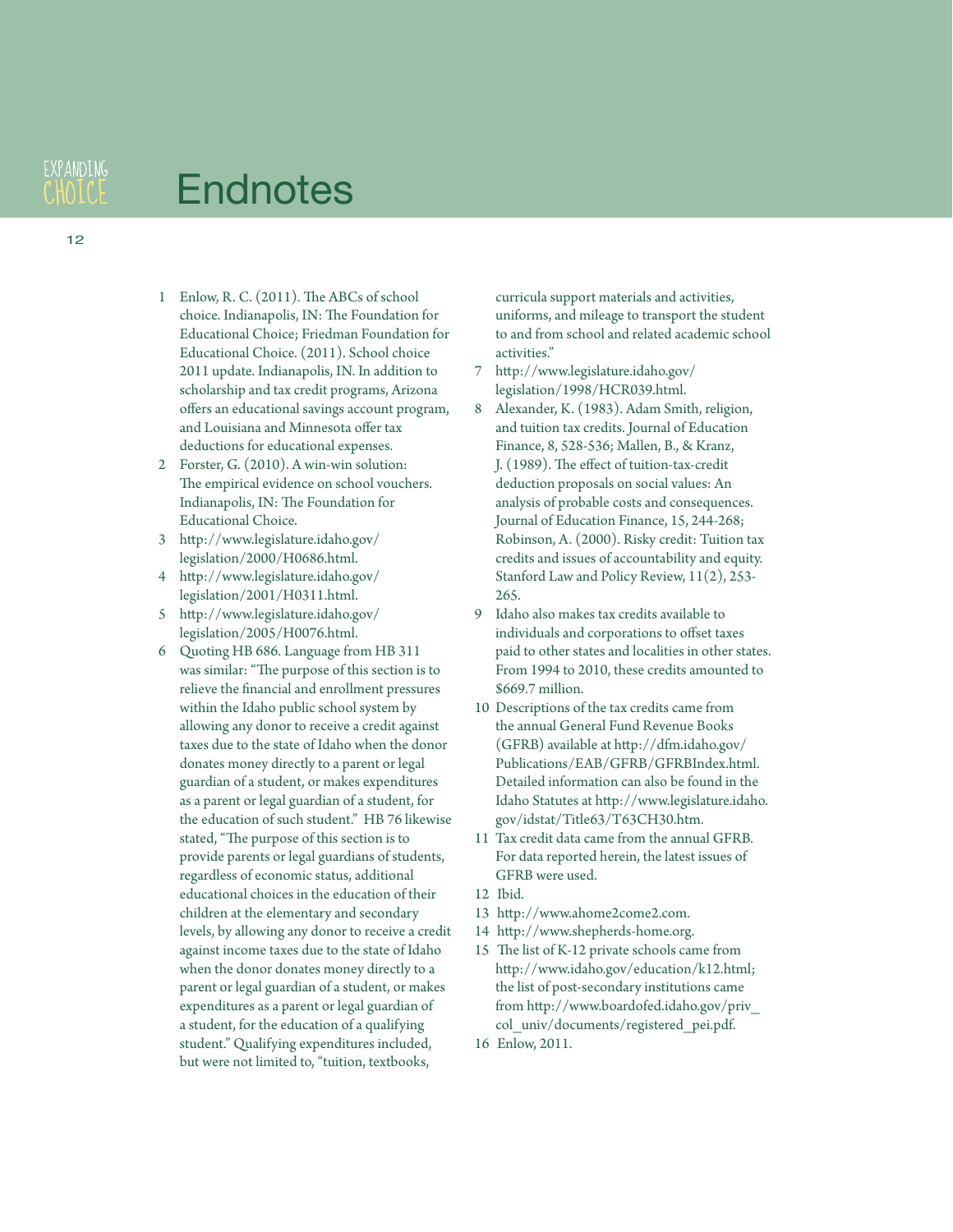## About the Author



### Dick M. Carpenter II, Ph.D.

Dick M. Carpenter II serves as a director of strategic research for the Institute for Justice. He works with IJ staff and attorneys to define, implement and manage social science research related to the Institute's mission.

As an experienced researcher, Carpenter has presented and published on a variety of topics ranging from educational policy to the dynamics of presidential elections. His work has appeared in academic journals, such as *Regulation and Governance, Economic Development Quarterly, Independent Review, Urban Studies, Journal of Special Education, The Forum, Education and Urban Society, Journal of School Choice* and *Leadership*, and magazines, such as *Regulation, Phi Delta Kappan* and the *American School Board Journal*. The results of his research have been quoted in newspapers, such as the *Wall Street Journal, Chronicle of Higher Education, Denver Post, Education Week* and the *Rocky Mountain News*.

Carpenter's research for IJ has resulted in reports such as *Disclosure Costs: Unintended Consequences of Campaign Finance Reform, Designing Cartels: How Industry Insiders Cut Out Competition, Victimizing the Vulnerable: The Demographics of Eminent Domain Abuse* and *Doomsday No Way: Economic Trends and Post-Kelo Eminent Doman Reform*.

Before working with IJ, Carpenter worked as a high school teacher, elementary school principal, public policy analyst and professor at the University of Colorado, Colorado Springs. He holds a Ph.D. from the University of Colorado.